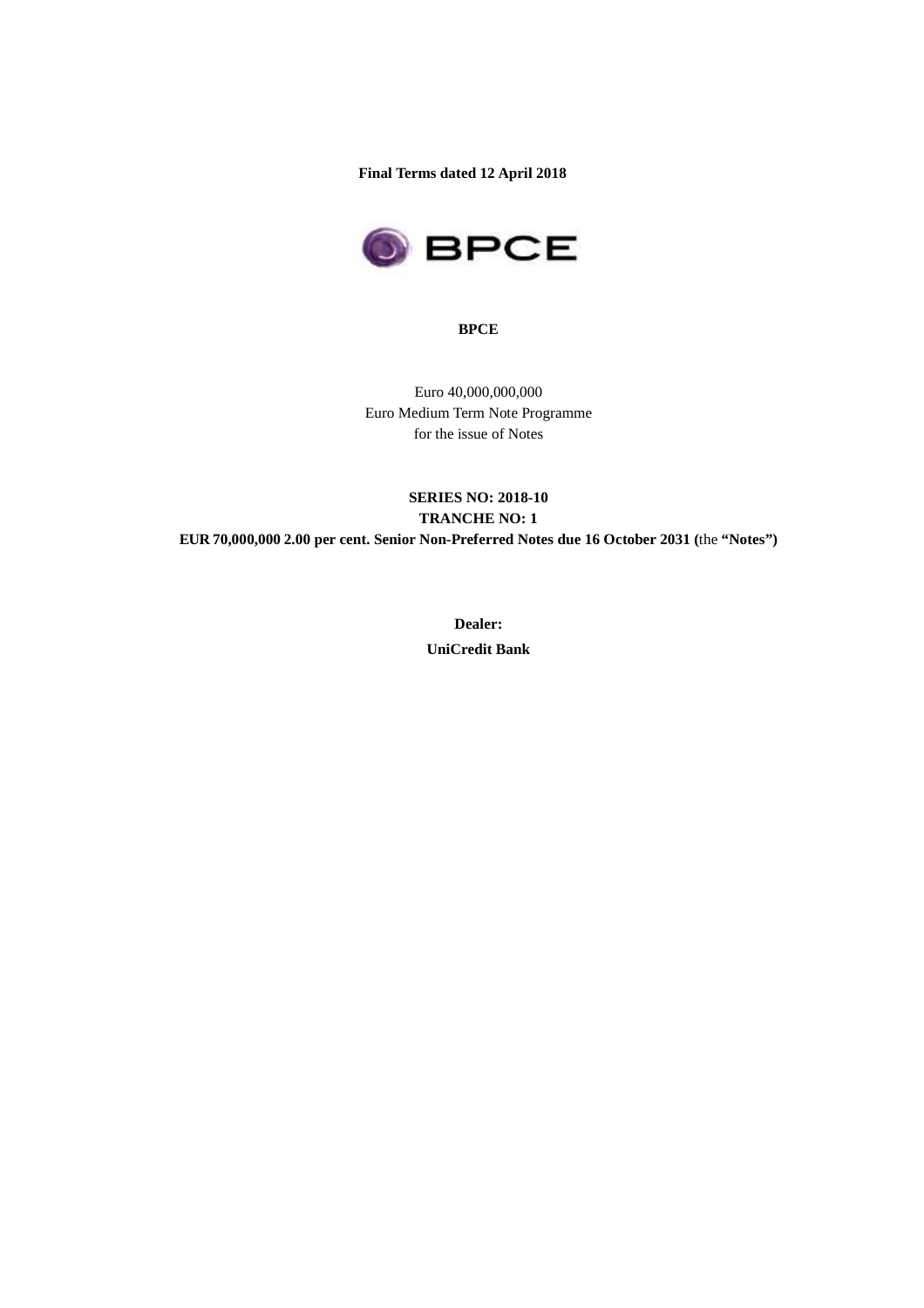#### **MIFID II PRODUCT GOVERNANCE / PROFESSIONAL INVESTORS AND ECPS ONLY TARGET**

**MARKET** – Solely for the purposes of each manufacturer's product approval process, the target market assessment in respect of the Notes has led to the conclusion that, in relation to the type of clients criterion only: (i) the type of clients to whom the Notes are targeted is eligible counterparties and professional clients only, each as defined in Directive 2014/65/EU (as amended, "**MiFID II**"); and (ii) all channels for distribution of the Notes to eligible counterparties and professional clients are appropriate. Any person subsequently offering, selling or recommending the Notes (a "**distributor**") should take into consideration the manufacturers' type of clients assessment; however, a distributor subject to MiFID II is responsible for undertaking its own target market assessment in respect of the Notes (by either adopting or refining the manufacturers' type of clients assessment) and determining appropriate distribution channels.

#### **PART A – CONTRACTUAL TERMS**

Terms used herein shall be deemed to be defined as such for the purposes of the Conditions (the "**Conditions**") set forth in the base prospectus dated 1 December 2017 which received visa n°17-625 from the *Autorité des marchés financiers* (the "**AMF**") on 1 December 2017 (the "**Base Prospectus**") and the first supplement to the Base Prospectus dated 24 January 2018 which received visa n°18-024 from the AMF, the second supplement to the Base Prospectus dated 20 February 2018 which received visa n°18-047 from the AMF, the third supplement to the Base Prospectus dated 6 March 2018 which received visa n°18-075 from the AMF and the fourth supplement to the Base Prospectus dated 5 April 2018 which received visa n°18-115 from the AMF (the "**Supplements**"), which together constitute a base prospectus for the purposes of the Prospectus Directive.

This document constitutes the Final Terms of the Notes described herein for the purposes of Article 5.4 of the Prospectus Directive and must be read in conjunction with such Base Prospectus as so supplemented. Full information on the Issuer and the offer of the Notes is only available on the basis of the combination of these Final Terms and the Base Prospectus as so supplemented. The Base Prospectus and the Supplements are available for viewing at the office of the Fiscal Agent or each of the Paying Agents and on the website of the AMF (www.amf-france.org) and copies may be obtained from BPCE, 50 avenue Pierre Mendès-France, 75013 Paris, France.

| 1 | Issuer:                           | <b>BPCE</b>                                   |  |
|---|-----------------------------------|-----------------------------------------------|--|
| 2 | Series Number:<br>(i)             | 2018-10                                       |  |
|   | Tranche Number:<br>(ii)           | 1                                             |  |
| 3 | Specified Currency or Currencies: | Euro (" $EUR$ ")                              |  |
| 4 | <b>Aggregate Nominal Amount:</b>  |                                               |  |
|   | Series:<br>(i)                    | EUR 70,000,000                                |  |
|   | Tranche:<br>(ii)                  | EUR 70,000,000                                |  |
| 5 | <b>Issue Price:</b>               | 100 per cent. of the Aggregate Nominal Amount |  |
| 6 | Specified Denomination:           | EUR 100,000                                   |  |
| 7 | Issue Date:<br>(i)                | 16 April 2018                                 |  |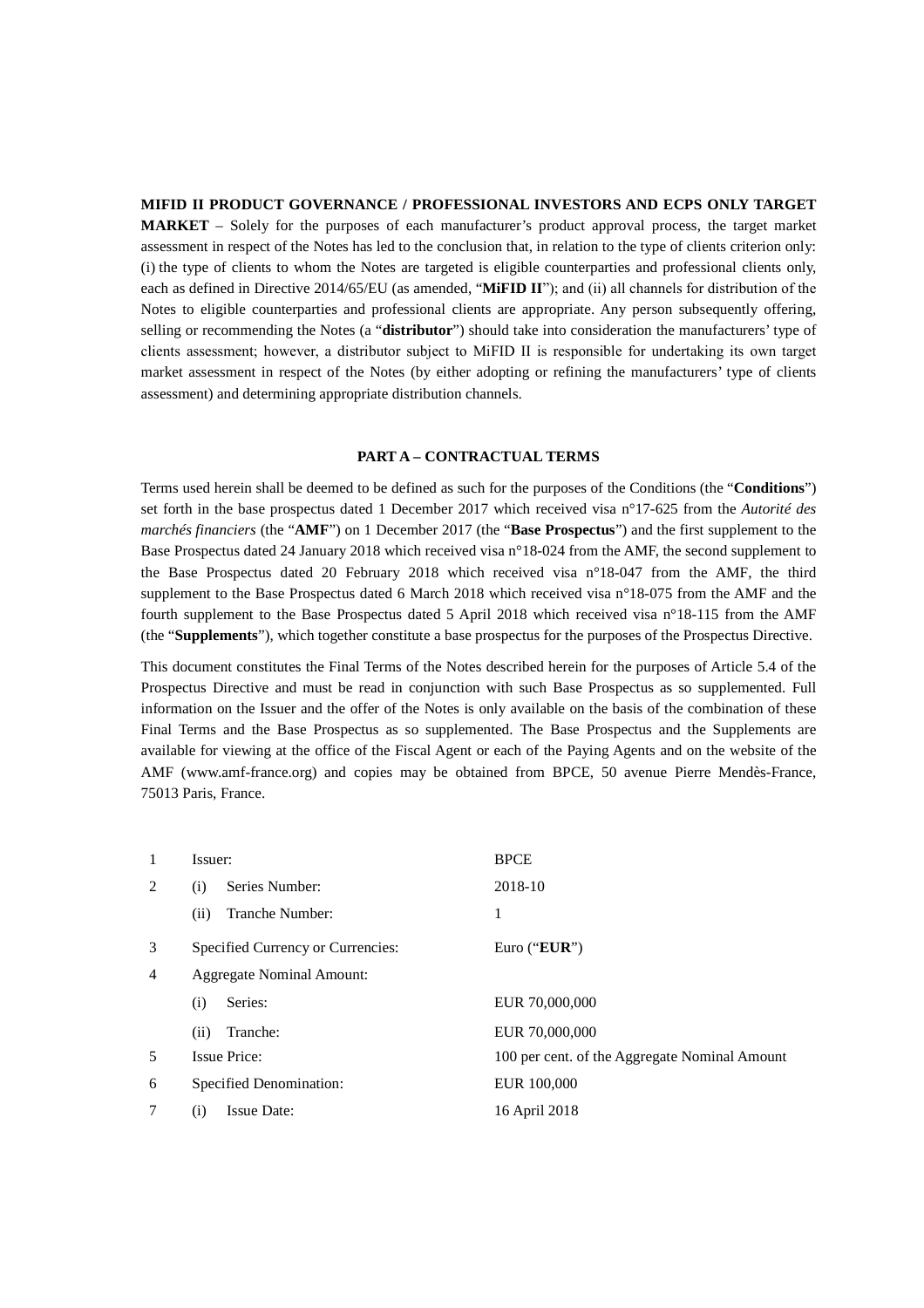|    | <b>Interest Commencement Date:</b><br>(ii)                                       | <b>Issue Date</b>                                                                                                                                                                                   |
|----|----------------------------------------------------------------------------------|-----------------------------------------------------------------------------------------------------------------------------------------------------------------------------------------------------|
| 8  | Interest Basis:                                                                  | 2.00 per cent. Fixed Rate<br>(further particulars specified below)                                                                                                                                  |
| 9  | <b>Maturity Date:</b>                                                            | 16 October 2031                                                                                                                                                                                     |
| 10 | <b>Redemption Basis:</b>                                                         | Subject to any purchase and cancellation or early<br>redemption, the Notes will be redeemed on the<br>Maturity Date at 100 per cent. of their nominal<br>amount                                     |
| 11 | Change of Interest Basis:                                                        | Not Applicable                                                                                                                                                                                      |
| 12 | Put/Call Options:                                                                | Not Applicable                                                                                                                                                                                      |
| 13 | Status of the Notes:<br>(i)                                                      | Senior Non-Preferred Notes                                                                                                                                                                          |
|    | Dates of the corporate authorisations for<br>(ii)<br>issuance of Notes obtained: | Decision of the <i>Directoire</i> of the Issuer dated<br>18 April 2017 and decision of Mr. Roland<br>Charbonnel, Director of Group Funding and<br>Investor Relations Department, dated 4 April 2018 |

# **PROVISIONS RELATING TO INTEREST (IF ANY) PAYABLE**

| 14 | <b>Fixed Rate Note Provisions:</b>                | Applicable                                                                                                                                                                                                                                    |
|----|---------------------------------------------------|-----------------------------------------------------------------------------------------------------------------------------------------------------------------------------------------------------------------------------------------------|
|    | Rate of Interest:<br>(i)                          | 2.00 per cent. per annum payable annually in arrear<br>on each Interest Payment Date                                                                                                                                                          |
|    | Interest Payment Date(s):<br>(ii)                 | 16 October in each year commencing on 16<br>October 2018. For the avoidance of any doubt there<br>will be a short first coupon in respect of the Interest<br>Period from (and including) the Issue Date to (but<br>excluding) 16 October 2018 |
|    | (iii)<br><b>Fixed Coupon Amount:</b>              | EUR 2,000 per Note of EUR 100,000 Specified<br>Denomination, subject to the provisions of "Broken"<br>Amount" below                                                                                                                           |
|    | <b>Broken Amount:</b><br>(iv)                     | EUR 1,002.74 per Note of EUR 100,000 Specified<br>Denomination payable in respect of the Interest<br>Payment Date falling on 16 October 2018                                                                                                  |
|    | Day Count Fraction:<br>(v)                        | Actual/Actual (ICMA)                                                                                                                                                                                                                          |
|    | Resettable:<br>(vi)                               | Not Applicable                                                                                                                                                                                                                                |
|    | (vii) Determination Dates:                        | 16 October in each year                                                                                                                                                                                                                       |
|    | (viii) Payments on Non-Business Days:             | As per the Conditions                                                                                                                                                                                                                         |
| 15 | Floating Rate Note Provisions :                   | Not Applicable                                                                                                                                                                                                                                |
| 16 | Zero Coupon Note Provisions:                      | Not Applicable                                                                                                                                                                                                                                |
| 17 | <b>Inflation Linked Interest Note Provisions:</b> | Not Applicable                                                                                                                                                                                                                                |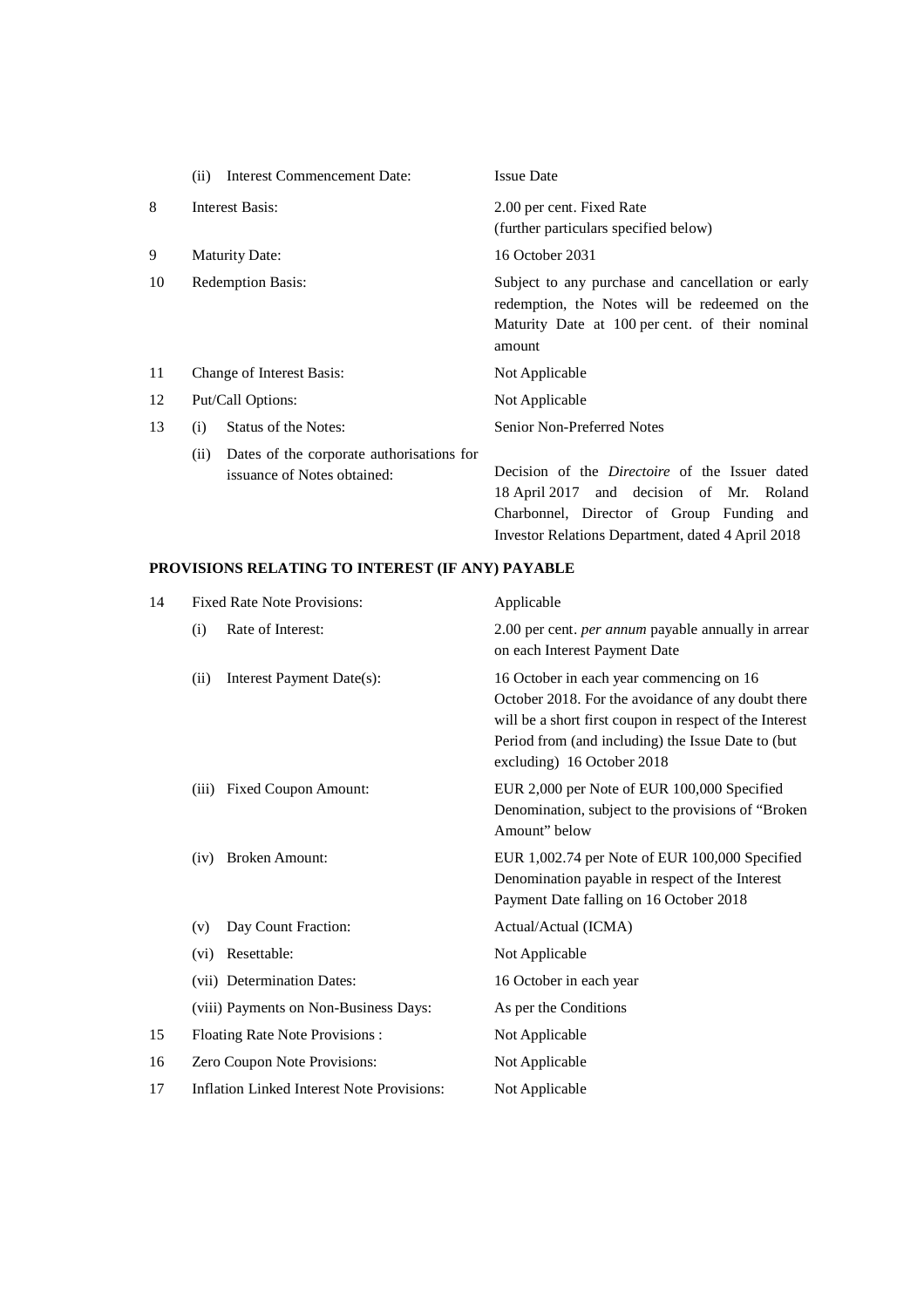## **PROVISIONS RELATING TO REDEMPTION**

| 18 |                          | Call Option:                                                                                                                                                                                                                                                                                                         | Not Applicable                                                |  |
|----|--------------------------|----------------------------------------------------------------------------------------------------------------------------------------------------------------------------------------------------------------------------------------------------------------------------------------------------------------------|---------------------------------------------------------------|--|
| 19 |                          | Put Option:                                                                                                                                                                                                                                                                                                          | Not Applicable                                                |  |
| 20 |                          | MREL/TLAC Disqualification Event Call                                                                                                                                                                                                                                                                                |                                                               |  |
|    | Option:                  |                                                                                                                                                                                                                                                                                                                      | Applicable                                                    |  |
| 21 |                          | Final Redemption Amount of each Note:                                                                                                                                                                                                                                                                                | EUR 100,000 per Note of EUR 100,000 Specified<br>Denomination |  |
| 22 |                          | Inflation Linked Notes - Provisions relating to<br>the Final Redemption Amount:                                                                                                                                                                                                                                      | Not Applicable                                                |  |
| 23 | Early Redemption Amount: |                                                                                                                                                                                                                                                                                                                      |                                                               |  |
|    | (i)                      | Early Redemption Amount(s) of each<br>Senior Note payable on redemption upon<br>the occurrence of an MREL/TLAC<br>Disqualification Event (Condition 6(g)),<br>if applicable, a Withholding Tax Event<br>(Condition 6(i)(i)), a Gross Up Event<br>(Condition 6(i)(ii)) or for Illegality<br>(Condition $6(l)$ ):      | EUR 100,000 per Note of EUR 100,000 Specified<br>Denomination |  |
|    | (ii)                     | Early Redemption Amount(s) of each<br>Subordinated<br><b>Note</b><br>payable<br>on<br>redemption upon the occurrence of a<br>Capital Event (Condition 6(h)), a<br>Withholding Tax Event (Condition<br>$6(i)(i)$ , a Gross-Up Event (Condition<br>6(i)(ii)) or a Tax Deductibility Event<br>(Condition $6(i)(iii)$ ): | Not Applicable                                                |  |
|    |                          | (iii) Redemption for<br>taxation<br>reasons<br>permitted on days others than Interest<br>Payment Dates (Condition 6(i)):                                                                                                                                                                                             | Yes                                                           |  |
|    |                          | (iv) Unmatured Coupons to become void<br>upon early redemption (Materialised<br>Bearer Notes only) (Condition 7(f)):                                                                                                                                                                                                 | Not Applicable                                                |  |
|    |                          | <b>GENERAL PROVISIONS APPLICABLE TO THE NOTES</b>                                                                                                                                                                                                                                                                    |                                                               |  |
| 24 |                          | Form of Notes:                                                                                                                                                                                                                                                                                                       | <b>Dematerialised Notes</b>                                   |  |
|    | (i)                      | Form of Dematerialised Notes:                                                                                                                                                                                                                                                                                        | Bearer form (au porteur)                                      |  |
|    | (ii)                     | Registration Agent:                                                                                                                                                                                                                                                                                                  | Not Applicable                                                |  |
|    | (iii)                    | Temporary Global Certificate:                                                                                                                                                                                                                                                                                        | Not Applicable                                                |  |
|    | (iv)                     | Applicable TEFRA exemption:                                                                                                                                                                                                                                                                                          | Not Applicable                                                |  |

25 Financial Centre(s): TARGET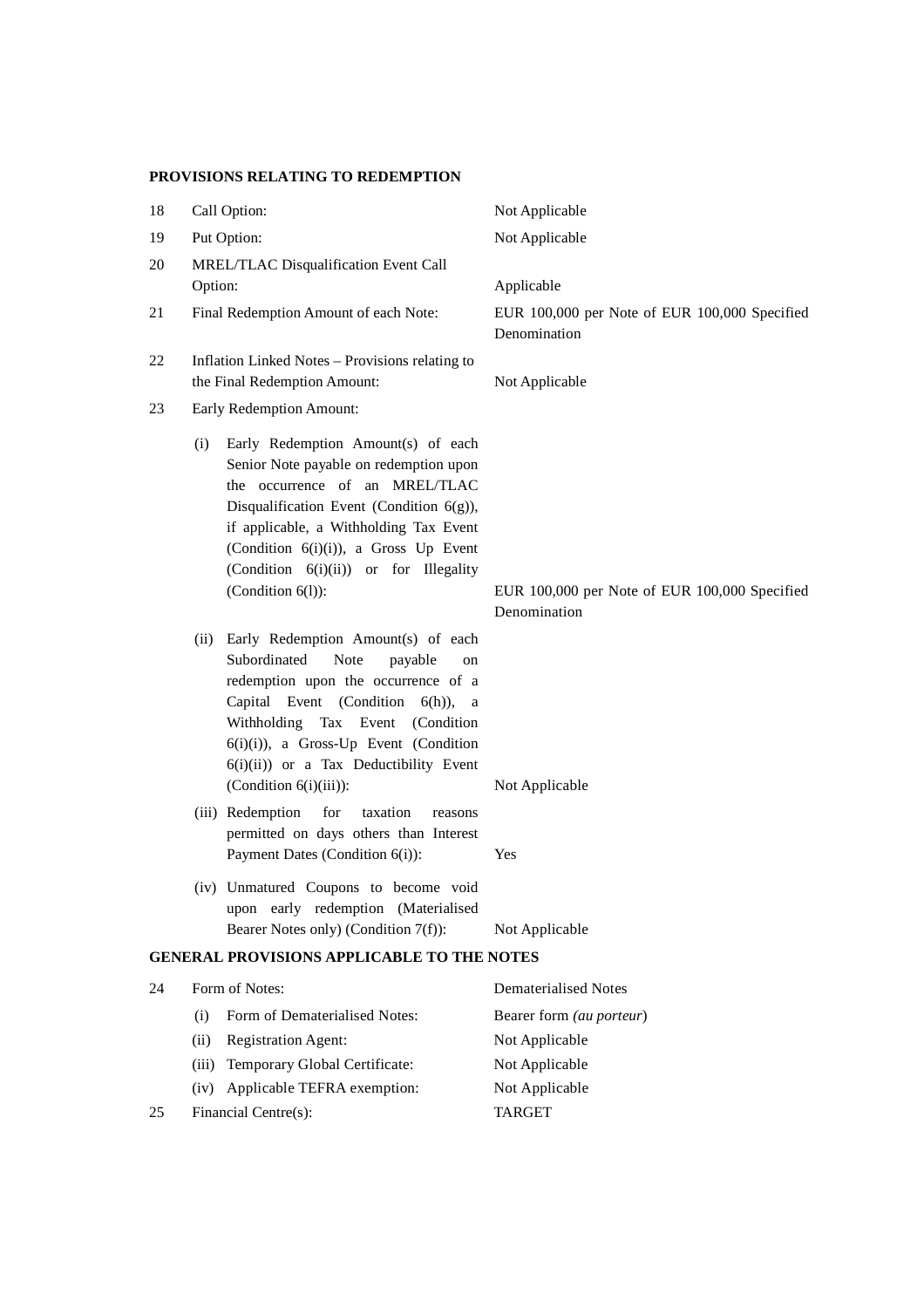| 26 | Talons for future Coupons or Receipts to be<br>attached to Definitive Notes (and dates on<br>which such Talons mature): | Not Applicable                                                   |
|----|-------------------------------------------------------------------------------------------------------------------------|------------------------------------------------------------------|
| 27 | Details relating to Instalment Notes: amount of<br>each instalment, date on which each payment<br>is to be made:        | Not Applicable                                                   |
|    |                                                                                                                         |                                                                  |
| 28 | Redenomination provisions:                                                                                              | Not Applicable                                                   |
| 29 | Purchase in accordance with applicable French<br>laws and regulations:                                                  | Applicable                                                       |
| 30 | Consolidation provisions:                                                                                               | Not Applicable                                                   |
| 31 | Events of Default for Senior Preferred Notes                                                                            |                                                                  |
|    | (Condition $9(a)$ ):                                                                                                    | Not Applicable                                                   |
| 32 | Meeting and Voting Provisions (Condition 11):                                                                           | Contractual Masse shall apply                                    |
|    |                                                                                                                         | Name and address of the Representative:                          |
|    |                                                                                                                         | MCM AVOCAT, Selarl d'avocats interbarreaux                       |
|    |                                                                                                                         | inscrite au Barreau de Paris 10, rue de Sèze                     |
|    |                                                                                                                         | 75009 Paris                                                      |
|    |                                                                                                                         | France                                                           |
|    |                                                                                                                         | Represented by Maître Antoine Lachenaud, Co-<br>gérant - associé |
|    |                                                                                                                         | Name and address of the alternate Representative:                |
|    |                                                                                                                         | Maître Philippe Maisonneuve                                      |
|    |                                                                                                                         | Avocat                                                           |
|    |                                                                                                                         | 10, rue de Sèze                                                  |
|    |                                                                                                                         | 75009 Paris                                                      |
|    |                                                                                                                         | France                                                           |
|    |                                                                                                                         | The Representative will receive a remuneration of                |
|    |                                                                                                                         | EUR 2,000 (excluding VAT) per year.                              |

# **RESPONSIBILITY**

The Issuer accepts responsibility for the information contained in these Final Terms.

Signed on behalf of BPCE

Duly represented by:

Mr. Roland Charbonnel, Director of Group Funding and Investor Relations Department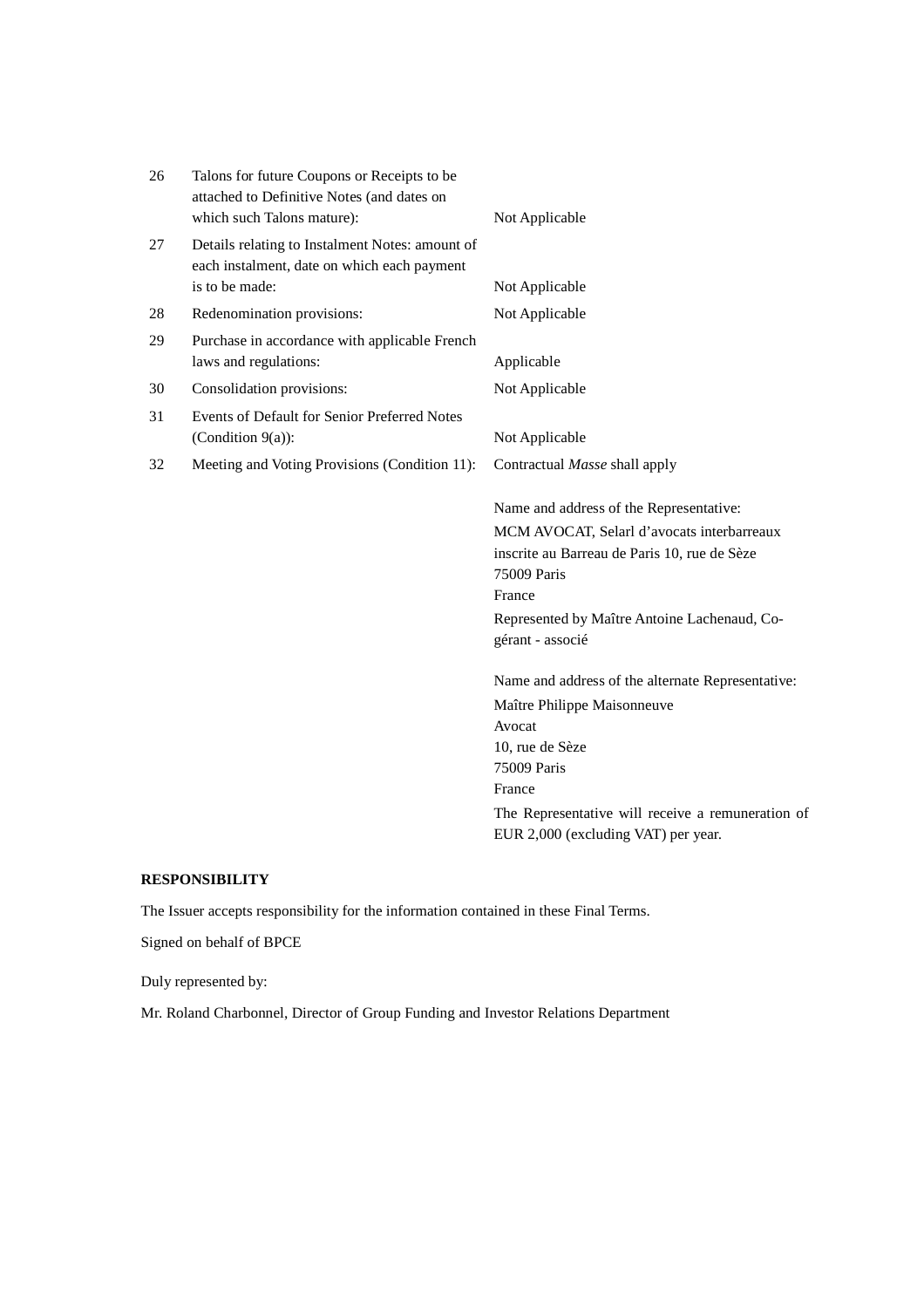### **PART B – OTHER INFORMATION**

### 1 **LISTING AND ADMISSION TO TRADING**

| (i)  | trading:                  | Listing and Admission to                      | Application has been made by the Issuer (or on its behalf) for the<br>Notes to be listed and admitted to trading on Euronext Paris with<br>effect from the Issue Date. |
|------|---------------------------|-----------------------------------------------|------------------------------------------------------------------------------------------------------------------------------------------------------------------------|
| (ii) | related<br>to<br>trading: | Estimate of total expenses<br>admission<br>to | EUR 8,400 (including AMF fees)                                                                                                                                         |

### 2 **RATINGS**

Ratings: The Notes to be issued are expected to be rated: S&P: BBB+ Moody's: Baa3 Each of S&P and Moody's are established in the European Union and registered under Regulation (EC) No 1060/2009 as amended.

## 3 **INTERESTS OF NATURAL AND LEGAL PERSONS INVOLVED IN THE ISSUE**

Save as discussed in "Subscription and Sale", so far as the Issuer is aware, no person involved in the offer of the Notes has an interest material to the offer.

#### 4 **YIELD**

Indication of yield: 2.00 per cent. per annum

The yield is calculated at the Issue Date on the basis of the Issue Price. It is not an indication of future yield.

### 5 **OPERATIONAL INFORMATION**

| ISIN:         |                                                                                                              | FR0013328465             |
|---------------|--------------------------------------------------------------------------------------------------------------|--------------------------|
| Common Code:  |                                                                                                              | 180560742                |
| Depositaries: |                                                                                                              |                          |
| (i)           | Euroclear France to act as<br>Central Depositary:                                                            | <b>Yes</b>               |
| (ii)          | Common Depositary for<br>Euroclear and Clearstream:                                                          | Nο                       |
|               | Any clearing system(s) other than<br>Euroclear and Clearstream and the<br>relevant identification number(s): | Not Applicable           |
| Delivery:     |                                                                                                              | Delivery against payment |
|               |                                                                                                              |                          |